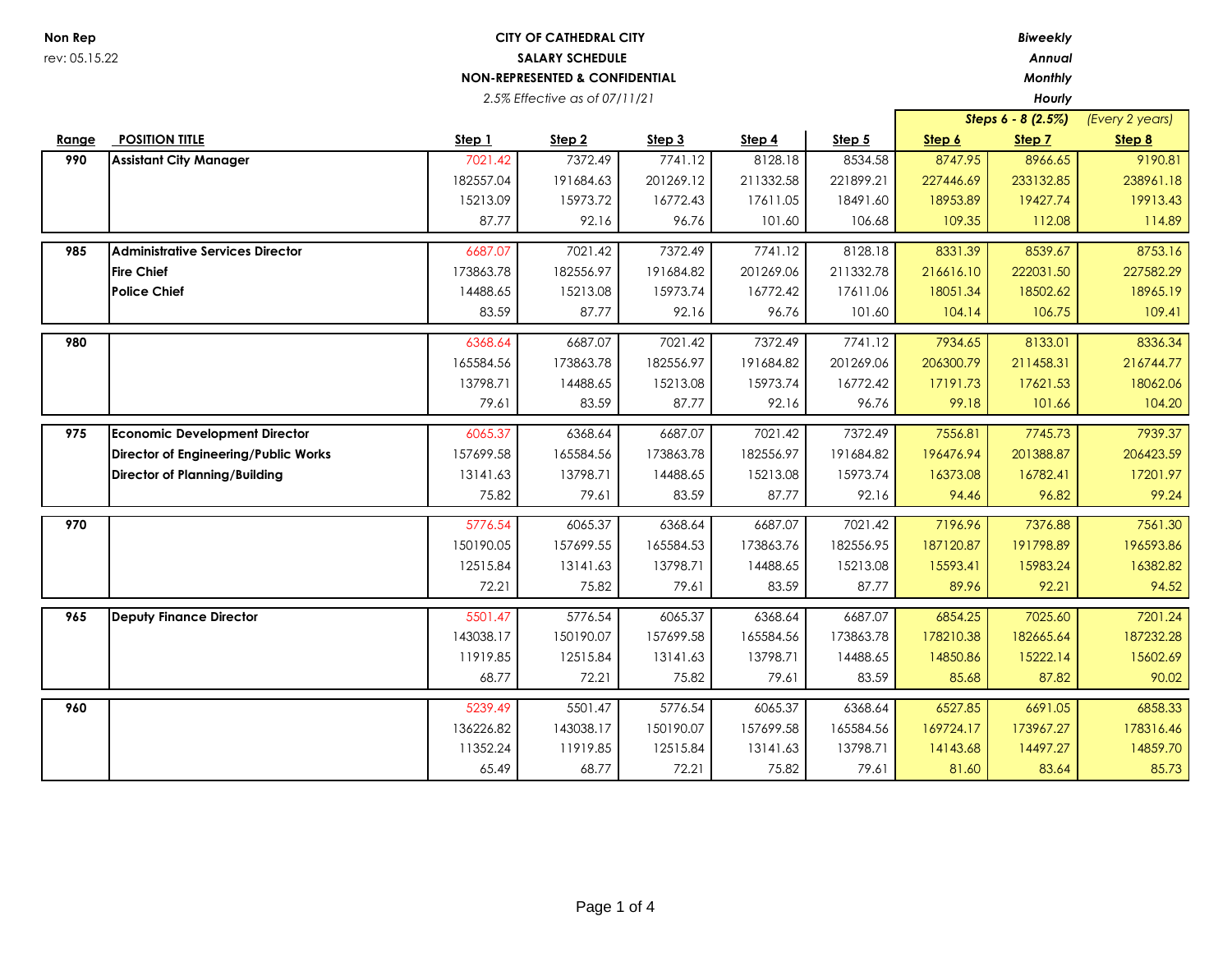| Non Rep       |                                              |                        | <b>CITY OF CATHEDRAL CITY</b>             |           |           |           |           | <b>Biweekly</b>    |                 |
|---------------|----------------------------------------------|------------------------|-------------------------------------------|-----------|-----------|-----------|-----------|--------------------|-----------------|
| rev: 05.15.22 |                                              | <b>SALARY SCHEDULE</b> |                                           |           |           |           | Annual    |                    |                 |
|               |                                              |                        | <b>NON-REPRESENTED &amp; CONFIDENTIAL</b> |           |           |           |           | Monthly            |                 |
|               |                                              |                        | 2.5% Effective as of 07/11/21             |           |           |           |           | Hourly             |                 |
|               |                                              |                        |                                           |           |           |           |           | Steps 6 - 8 (2.5%) | (Every 2 years) |
| Range         | <b>POSITION TITLE</b>                        | <u>Step 1</u>          | Step 2                                    | Step 3    | Step 4    | Step 5    | Step 6    | Step 7             | Step 8          |
| 955           | <b>Chief Technology Officer</b>              | 4989.99                | 5239.49                                   | 5501.47   | 5776.54   | 6065.37   | 6217.00   | 6372.43            | 6531.74         |
|               | Human Resources Manager                      | 129739.83              | 136226.82                                 | 143038.17 | 150190.07 | 157699.58 | 161642.07 | 165683.12          | 169825.20       |
|               |                                              | 10811.65               | 11352.24                                  | 11919.85  | 12515.84  | 13141.63  | 13470.17  | 13806.93           | 14152.10        |
|               |                                              | 62.37                  | 65.49                                     | 68.77     | 72.21     | 75.82     | 77.71     | 79.66              | 81.65           |
|               |                                              |                        |                                           |           |           |           |           |                    |                 |
| 950           |                                              | 4752.35                | 4989.99                                   | 5239.49   | 5501.47   | 5776.54   | 5920.96   | 6068.98            | 6220.71         |
|               |                                              | 123561.09              | 129739.66                                 | 136226.64 | 143038.23 | 150190.15 | 153944.90 | 157793.52          | 161738.36       |
|               |                                              | 10296.76               | 10811.64                                  | 11352.22  | 11919.85  | 12515.85  | 12828.74  | 13149.46           | 13478.20        |
|               |                                              | 59.40                  | 62.37                                     | 65.49     | 68.77     | 72.21     | 74.01     | 75.86              | 77.76           |
| 945           | <b>Facilities &amp; Field Superintendent</b> | 4526.07                | 4752.37                                   | 4989.99   | 5239.49   | 5501.47   | 5639.00   | 5779.98            | 5924.48         |
|               | Public Works / Environ. Conserv. Manager     | 117677.85              | 123561.75                                 | 129739.83 | 136226.82 | 143038.17 | 146614.12 | 150279.47          | 154036.46       |
|               |                                              | 9806.49                | 10296.81                                  | 10811.65  | 11352.24  | 11919.85  | 12217.84  | 12523.29           | 12836.37        |
|               |                                              | 56.58                  | 59.40                                     | 62.37     | 65.49     | 68.77     | 70.49     | 72.25              | 74.06           |
|               |                                              |                        |                                           |           |           |           |           |                    |                 |
| 940           | <b>City Clerk</b>                            | 4310.54                | 4526.07                                   | 4752.37   | 4989.99   | 5239.49   | 5370.48   | 5504.74            | 5642.36         |
|               |                                              | 112074.15              | 117677.85                                 | 123561.75 | 129739.83 | 136226.82 | 139632.49 | 143123.31          | 146701.39       |
|               |                                              | 9339.51                | 9806.49                                   | 10296.81  | 10811.65  | 11352.24  | 11636.04  | 11926.94           | 12225.12        |
|               |                                              | 53.88                  | 56.58                                     | 59.40     | 62.37     | 65.49     | 67.13     | 68.81              | 70.53           |
| 935           | Code Compliance/Development Manager          | 4105.28                | 4310.54                                   | 4526.07   | 4752.37   | 4989.99   | 5114.74   | 5242.61            | 5373.68         |
|               |                                              | 106737.28              | 112074.15                                 | 117677.85 | 123561.75 | 129739.83 | 132983.33 | 136307.91          | 139715.61       |
|               |                                              | 8894.77                | 9339.51                                   | 9806.49   | 10296.81  | 10811.65  | 11081.94  | 11358.99           | 11642.97        |
|               |                                              | 51.32                  | 53.88                                     | 56.58     | 59.40     | 62.37     | 63.93     | 65.53              | 67.17           |
| 930           | <b>Senior Engineer</b>                       | 3909.79                | 4105.28                                   | 4310.54   | 4526.07   | 4752.37   | 4871.18   | 4992.96            | 5117.79         |
|               |                                              | 101654.55              | 106737.28                                 | 112074.15 | 117677.85 | 123561.75 | 126650.79 | 129817.06          | 133062.49       |
|               |                                              | 8471.21                | 8894.77                                   | 9339.51   | 9806.49   | 10296.81  | 10554.23  | 10818.09           | 11088.54        |
|               |                                              | 48.87                  |                                           |           | 56.58     |           | 60.89     |                    |                 |
|               |                                              |                        | 51.32                                     | 53.88     |           | 59.40     |           | 62.41              | 63.97           |
| 925           |                                              | 3723.61                | 3909.79                                   | 4105.28   | 4310.54   | 4526.07   | 4639.22   | 4755.20            | 4874.08         |
|               |                                              | 96813.86               | 101654.55                                 | 106737.28 | 112074.15 | 117677.85 | 120619.80 | 123635.29          | 126726.18       |
|               |                                              | 8067.82                | 8471.21                                   | 8894.77   | 9339.51   | 9806.49   | 10051.65  | 10302.94           | 10560.51        |
|               |                                              | 46.55                  | 48.87                                     | 51.32     | 53.88     | 56.58     | 57.99     | 59.44              | 60.93           |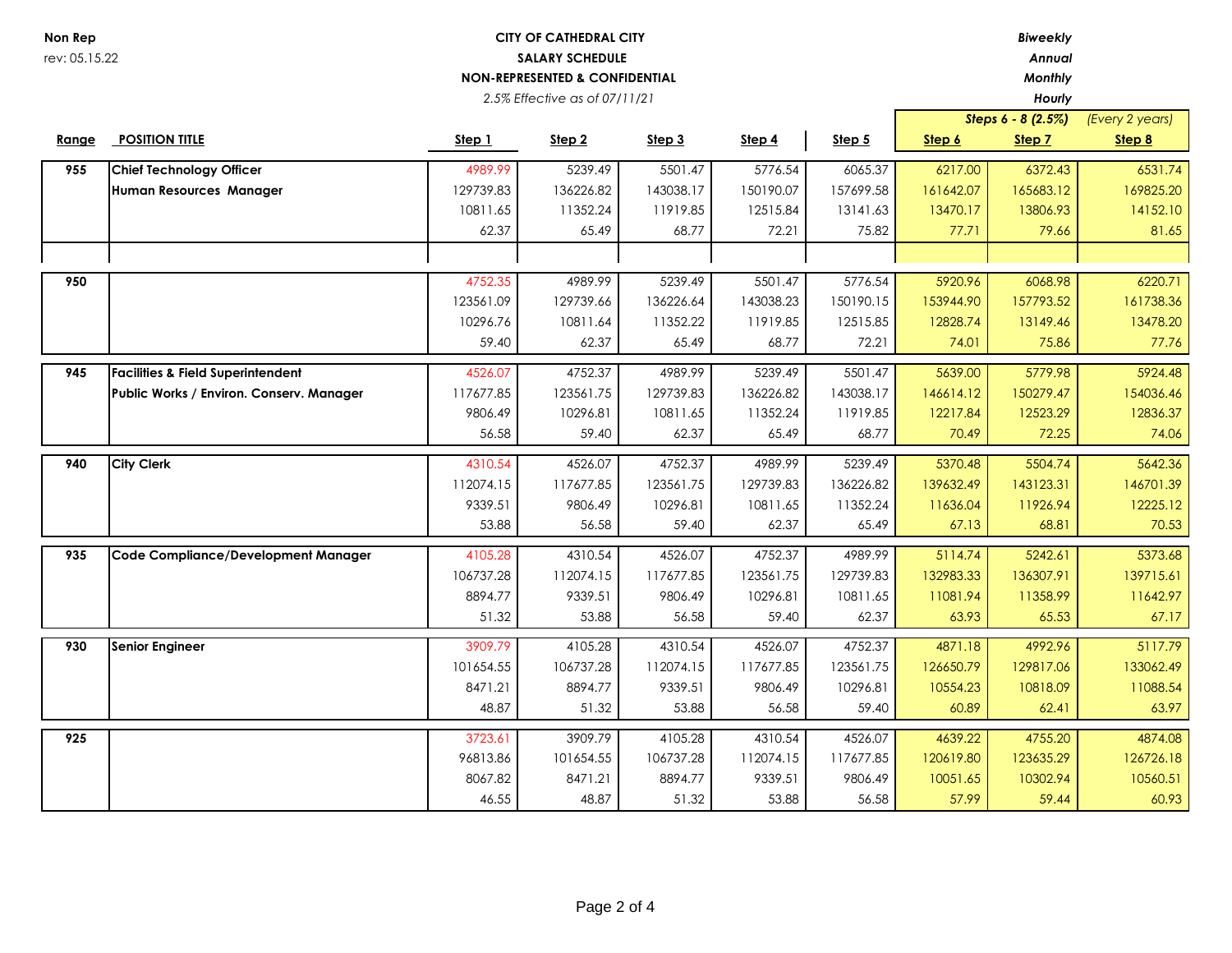## **Non Rep** *Biweekly* **CITY OF CATHEDRAL CITY** rev: 05.15.22 *Annual*  **SALARY SCHEDULE NON-REPRESENTED & CONFIDENTIAL** *Monthly*

*2.5% Effective as of 07/11/21*

*Hourly*

|       |                                                    |          |                   |           |           |           |               | Steps 6 - 8 (2.5%) | (Every 2 years) |
|-------|----------------------------------------------------|----------|-------------------|-----------|-----------|-----------|---------------|--------------------|-----------------|
| Range | <b>POSITION TITLE</b>                              | Step 1   | Step <sub>2</sub> | Step 3    | Step 4    | Step 5    | <u>Step 6</u> | Step 7             | Step 8          |
| 920   | <b>Associate Planner</b>                           | 3546.30  | 3723.61           | 3909.79   | 4105.28   | 4310.54   | 4418.31       | 4528.77            | 4641.98         |
|       | <b>Associate Civil Engineer</b>                    | 92203.68 | 96813.86          | 101654.55 | 106737.28 | 112074.15 | 114876.00     | 117747.90          | 120691.60       |
|       | <b>Communications/Events Manager</b>               | 7683.64  | 8067.82           | 8471.21   | 8894.77   | 9339.51   | 9573.00       | 9812.32            | 10057.63        |
|       | <b>Licensing Officer</b>                           | 44.33    | 46.55             | 48.87     | 51.32     | 53.88     | 55.23         | 56.61              | 58.02           |
|       | Sr. Network Engineer - IT                          |          |                   |           |           |           |               |                    |                 |
| 915   | <b>Accountant II</b>                               | 3377.42  | 3546.30           | 3723.61   | 3909.79   | 4105.28   | 4207.91       | 4313.11            | 4420.94         |
|       | Development Project Manager - Engineering          | 87813.03 | 92203.68          | 96813.86  | 101654.55 | 106737.28 | 109405.71     | 112140.86          | 114944.38       |
|       | <b>Enterprise Applications Engineer</b>            | 7317.75  | 7683.64           | 8067.82   | 8471.21   | 8894.77   | 9117.14       | 9345.07            | 9578.70         |
|       | <b>GIS Engineer</b>                                | 42.22    | 44.33             | 46.55     | 48.87     | 51.32     | 52.60         | 53.91              | 55.26           |
| 910   |                                                    | 3216.59  | 3377.42           | 3546.30   | 3723.61   | 3909.79   | 4007.54       | 4107.72            | 4210.42         |
|       |                                                    | 83631.45 | 87813.03          | 92203.68  | 96813.86  | 101654.55 | 104195.92     | 106800.82          | 109470.84       |
|       |                                                    | 6969.29  | 7317.75           | 7683.64   | 8067.82   | 8471.21   | 8682.99       | 8900.07            | 9122.57         |
|       |                                                    | 40.21    | 42.22             | 44.33     | 46.55     | 48.87     | 50.09         | 51.35              | 52.63           |
| 905   | <b>Assistant Facilities Maintenance Supervisor</b> | 3063.42  | 3216.59           | 3377.42   | 3546.30   | 3723.61   | 3816.70       | 3912.12            | 4009.92         |
|       | <b>Public Works Supervisor</b>                     | 79649.00 | 83631.45          | 87813.03  | 92203.68  | 96813.86  | 99234.21      | 101715.06          | 104257.94       |
|       |                                                    | 6637.42  | 6969.29           | 7317.75   | 7683.64   | 8067.82   | 8269.52       | 8476.26            | 8688.16         |
|       |                                                    | 38.29    | 40.21             | 42.22     | 44.33     | 46.55     | 47.71         | 48.90              | 50.12           |
| 900   | <b>Senior Analyst</b>                              | 2917.55  | 3063.42           | 3216.59   | 3377.42   | 3546.30   | 3634.95       | 3725.83            | 3818.97         |
|       |                                                    | 75856.19 | 79649.00          | 83631.45  | 87813.03  | 92203.68  | 94508.77      | 96871.49           | 99293.28        |
|       |                                                    | 6321.35  | 6637.42           | 6969.29   | 7317.75   | 7683.64   | 7875.73       | 8072.62            | 8274.44         |
|       |                                                    | 36.47    | 38.29             | 40.21     | 42.22     | 44.33     | 45.44         | 46.57              | 47.74           |
| 895   |                                                    | 2778.62  | 2917.55           | 3063.42   | 3216.59   | 3377.42   | 3461.86       | 3548.41            | 3637.12         |
|       |                                                    | 72243.99 | 75856.19          | 79649.00  | 83631.45  | 87813.03  | 90008.35      | 92258.56           | 94565.02        |
|       |                                                    | 6020.33  | 6321.35           | 6637.42   | 6969.29   | 7317.75   | 7500.70       | 7688.21            | 7880.42         |
|       |                                                    | 34.73    | 36.47             | 38.29     | 40.21     | 42.22     | 43.27         | 44.36              | 45.46           |
| 890   | <b>Administrative Assistant II</b>                 | 2646.30  | 2778.62           | 2917.55   | 3063.42   | 3216.59   | 3297.01       | 3379.43            | 3463.92         |
|       | <b>Analyst II</b>                                  | 68803.80 | 72243.99          | 75856.19  | 79649.00  | 83631.45  | 85722.24      | 87865.30           | 90061.93        |
|       | <b>Payroll Coordinator</b>                         | 5733.65  | 6020.33           | 6321.35   | 6637.42   | 6969.29   | 7143.52       | 7322.11            | 7505.16         |
|       | <b>Webmaster-Graphic Designer</b>                  | 33.08    | 34.73             | 36.47     | 38.29     | 40.21     | 41.21         | 42.24              | 43.30           |
|       |                                                    |          |                   |           |           |           |               |                    |                 |